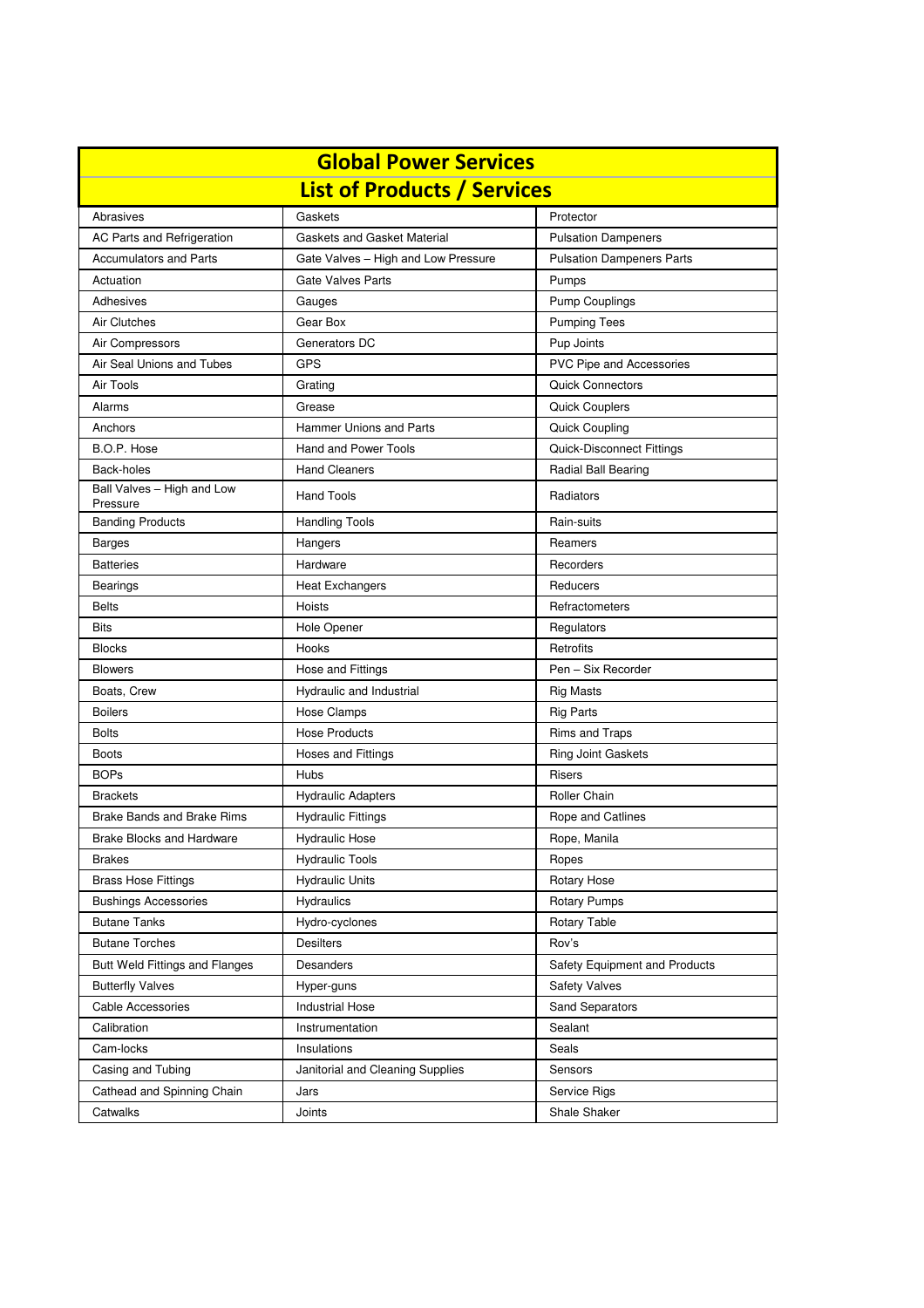| <b>Cementing Equipment</b>  | <b>Kelly Cocks</b>                | <b>Screens and Parts</b>           |
|-----------------------------|-----------------------------------|------------------------------------|
| Centrifugal Pumps and Parts | <b>Kelly Drivers</b>              | <b>Shear Relief Valves</b>         |
| Centrifuges                 | Kelly Hoses                       | Sheaves                            |
| Chain and Wire              | Kelly Spinners                    | <b>Skimmers Slip</b>               |
| Chain, Roller               | <b>Kelly Valves</b>               | Solid Control                      |
| Chains                      | Kellys                            | Sorbents - Oilfield and Industrial |
| <b>Change Hoses</b>         | Laboratory Equipment              | Spare Parts                        |
| Chemicals                   | <b>Level Switches</b>             | Spiders                            |
| <b>Chemical Pumps</b>       | <b>Lifting Equipment</b>          | Spill Control                      |
| Chemicals / Fluids          | and Accessories                   | Stabilizer                         |
| Clamps                      | Lightings                         | <b>Starters</b>                    |
| <b>Cleaning Solvents</b>    | Lobsters                          | <b>Steam Traps</b>                 |
| <b>Coiled Tubing</b>        | Logging Tools                     | <b>Storage Shelves</b>             |
| <b>Combination Nipples</b>  | Lubricants                        | Strainers                          |
| Compressors                 | Marine & Subsea Equipment         | <b>Strainers Strains</b>           |
| Connections                 | <b>Machine Tools</b>              | Straub and Dia Coup Coupling       |
| Connectors                  | <b>Manifold Fittings</b>          | <b>Stripper Rubbers</b>            |
| <b>Control Panels</b>       | Manifolds                         | Strut, Studs                       |
| Controls                    | Mast / Substructure               | <b>Stuffing Box Packing</b>        |
| Conveyer                    | <b>Master Bushings</b>            | Subsea Equipment                   |
| <b>Conveyor Belting</b>     | <b>Material Handling</b>          | <b>Sucker Rods</b>                 |
| Couplings                   | <b>Measuring Equipment</b>        | Survival System                    |
| <b>Crane Parts</b>          | <b>Meters</b>                     | Swings                             |
| <b>Crimping Tools</b>       | <b>Milling Tools</b>              | Switchgear Equipment               |
| Crown Blocks                | Mills                             | Swivel Accessories                 |
| Crown Works                 | Misc. Parts                       | Swivel Joints                      |
| <b>Cutting Tools</b>        | <b>Monitors</b>                   | <b>Swivels</b>                     |
| Cylinders                   | <b>Motor Controller</b>           | <b>Torque Converters</b>           |
| Densimeter                  | Motors                            | <b>Triplex Pump</b>                |
| <b>Detectors</b>            | Mud Agitators                     | <b>Tachometers</b>                 |
| Diesel Engines              | Mud Chemicals                     | Tank                               |
| Dock Fenders                | Mud Buckets and Parts             | Tanks Fuel / Water                 |
| Down-hole Motors            | Mud Gate Valves and Parts         | Tees                               |
| Down-hole Tools             | Mud Gauges                        | Testers For Flash Point, Vapor,    |
| Draw-works                  | Mud Hoses                         | Thermometers                       |
| <b>Dresser Couplings</b>    | Mud Pump Hose                     | Thermo-wells                       |
| <b>Dresser Sleeves</b>      | Mud Pumps                         | <b>Thickness Gauging</b>           |
| <b>Drills</b>               | <b>Mud Saver Buckets</b>          | Abrasimeter                        |
| <b>Drill Bits</b>           | Mud Pump Sheaves                  | Threads                            |
| <b>Drill Collars</b>        | <b>Needle Valves</b>              | Tong Dies and Slip Inserts         |
| <b>Drilling Fluids</b>      | Nuts and Bolts                    | Tongs                              |
| <b>Drilling Heads</b>       | <b>OCTG</b>                       | Transformers                       |
| Drilling Jars               | Oil Coolers                       | Transmissions                      |
| <b>Drilling Peration</b>    | Oils Bulk and Container           | <b>Trees</b>                       |
| <b>Drilling Pipes</b>       | O-Lets Air and Twin Disk Clutches | <b>Tubular Goods</b>               |
| <b>Drilling Rigs</b>        | <b>Orifice Fittings</b>           | Turbine Gas / Steam                |
| <b>Drilling Tools</b>       | <b>Overrunning Clutches</b>       | Turbochargers                      |